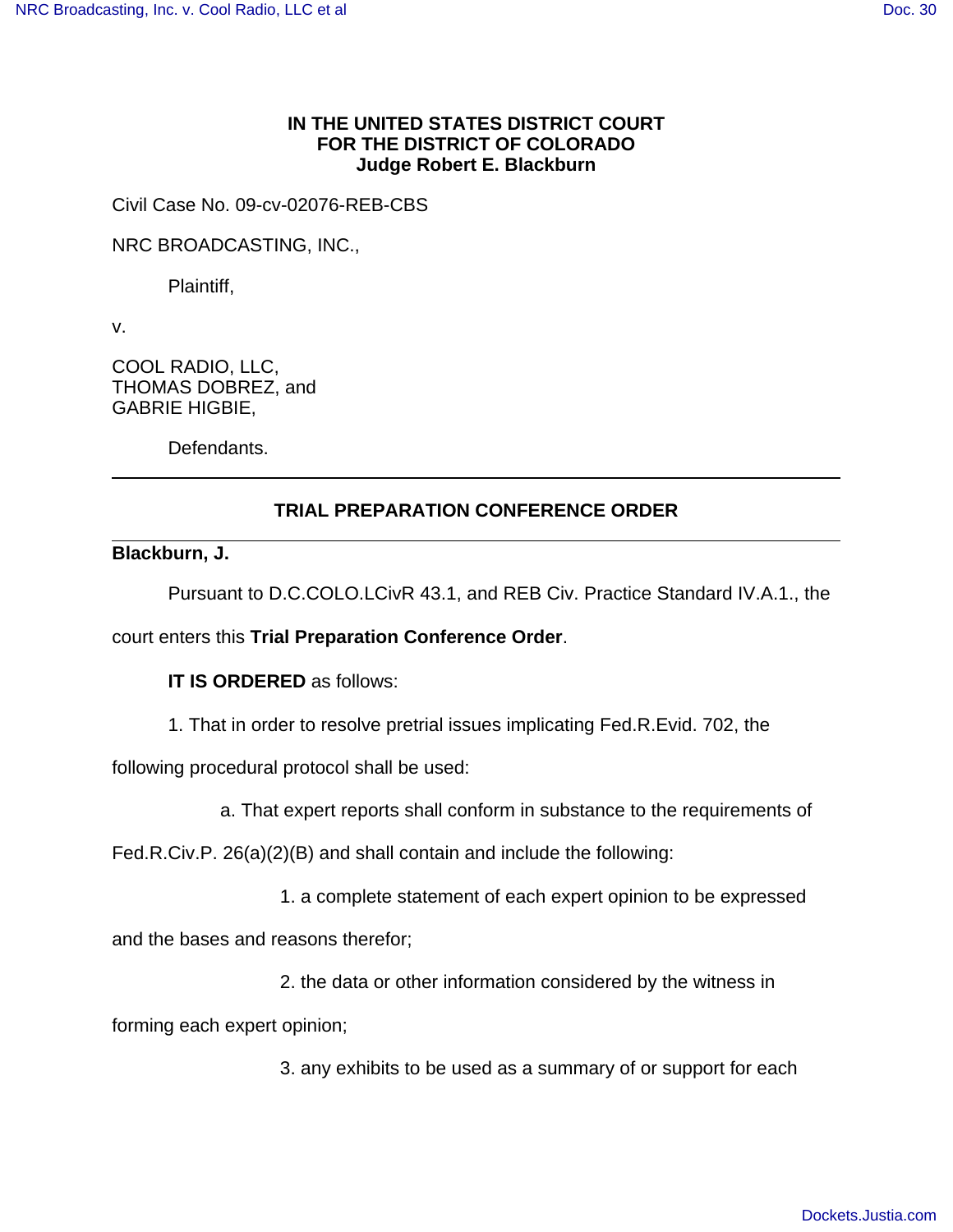expert opinion;

4. the qualifications of the witness, including a list of all publications authored by the witness within the preceding ten years, stated in a curriculum vitae ("c.v.");

5. the compensation to be paid the expert for the study and testimony; and

6. a listing of any other cases in which the witness has testified as an expert at trial or by deposition within the preceding four years;

b. That all motions raising issues under Fed.R.Evid. 702 as codified and construed shall be filed by **June 2, 2010**, and marshaled thereafter as prescribed by

## **D.C.COLO.LCivR 7.1C**;

c. That for each putative expert witness with respect to whom the movant objects for any reason, the movant shall provide the following:

1. whether the movant contends that the testimony of the expert is unnecessary or irrelevant; and if so, why;

2. whether the movant objects to the qualifications of the witness; and if so, why (stated in detail); and

3. whether the movant objects to any opinion to be offered by the expert; and if so:

### a. which opinion; and

b. the specific basis and authority for any objection stated and presented in terms of Fed.R.Evid. 401 and/or 702(1), (2), or (3), i.e., whether the objection impugns the relevancy of the opinion, whether the objection impugns the sufficiency of the facts and data used in support of the opinion, whether the objection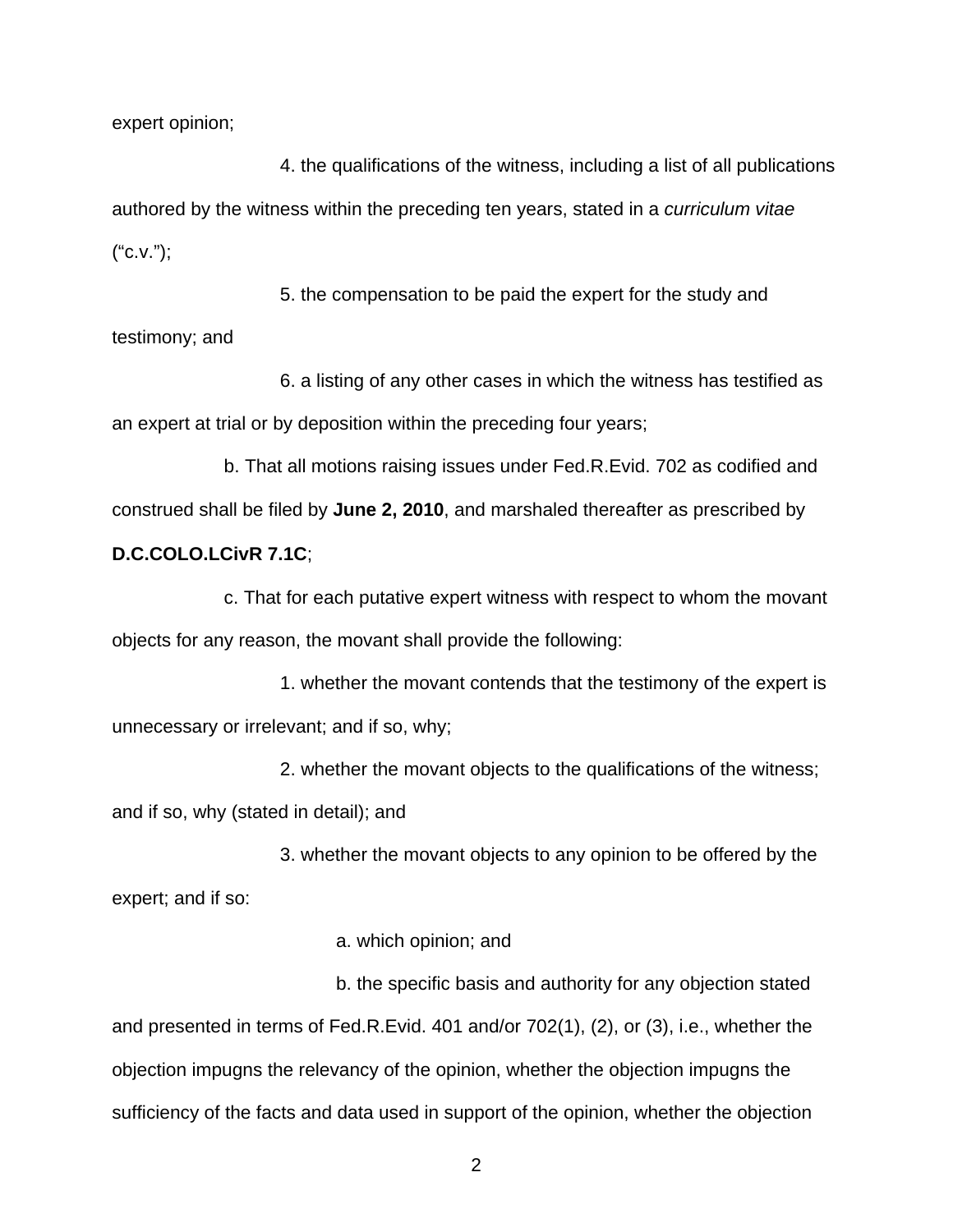impugns the principles and methods on which the expert relied in support of the opinion, or whether the objection impugns how the expert has applied the principles and methods reliably to the facts of the case relevant to the opinion; and

d. That for each putative expert witness whose necessity, qualifications, or opinions are opposed by the movant, the party offering the expert shall provide in response to the motion the following:

1. a c.v. for the expert;

2. a statement of each opinion to be offered by the expert that is opposed by the movant; and

3. the relevance and bases for each allegedly objectionable statement to be offered by the expert, including

a. the facts or data on which the expert relied in support of the opinion made the focus and subject of objection;

b. the principles and methods on which the expert relied in support of the opinion made the focus and subject of objection; and

c. how the expert has applied the principles and methods

reliably to the facts of the case relevant to the opinion made the focus and subject of objection;

2. That trial by jury shall commence **August 30, 2010**, at 8:30 a.m., in courtroom A1001, located on the 10<sup>th</sup> Floor North, of the Alfred A. Arraj, United States Courthouse, 901 19<sup>th</sup> Street, Denver, Colorado 80294, at which trial all parties shall appear in person without further notice, order, or subpoena;

3. That the court reserves three (3) days for trial;

4. That counsel and any pro se party shall appear in courtroom A1001 on the first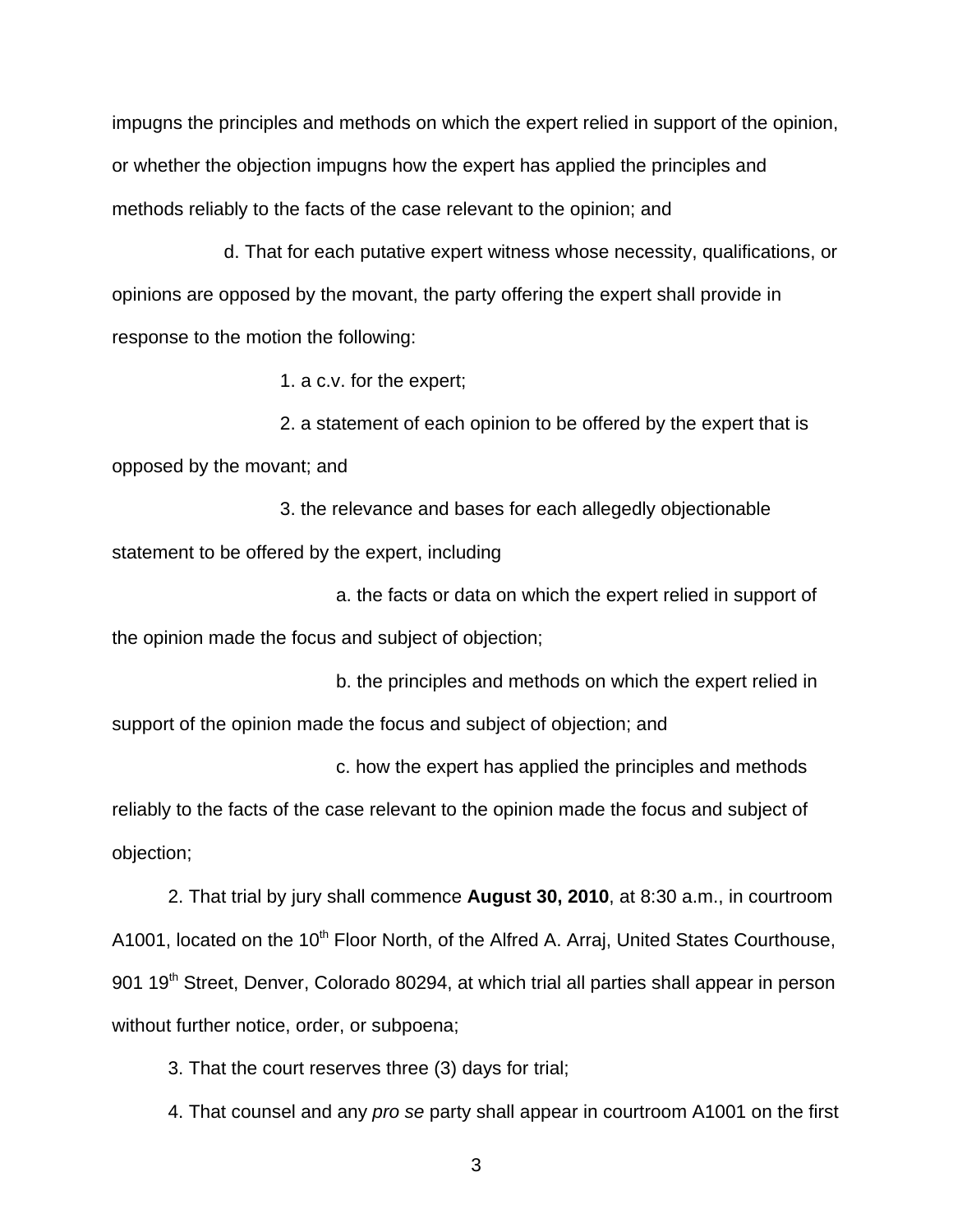day of trial at 8:00 a.m., to review the **Trial Checklist** with the courtroom deputy clerk;

5. That the **Trial Preparation Conference** required by REB Civ. Practice Standard IV.C.1., shall commence on **August 13, 2010**, at 10:30 a.m., in courtroom A1001;

6. That lead counsel and any pro se party shall attend the Trial Preparation Conference;

7. That at the outset of the Trial Preparation conference, each party shall submit the Parties' Joint Exhibit List on the form required by the court (an original for the court with copies for the courtroom deputy clerk and all other parties) and shall submit on the Witness List form required by the court (an original for the court with copies for the courtroom deputy clerk and all other parties) a "will call" witness list enumerating the name and address of each witness that will be called and a "may call" witness list enumerating the name and address of each witness that may be called; provided, furthermore, that the "will call" witness list constitutes a representation on which the court and every other party may rely that the "will call" witnesses listed will be present and available to testify during trial;

8. That at the Trial Preparation Conference the parties shall be prepared to review and discuss, inter alia, the following:

a. stipulated and proposed jury instructions and verdict forms;

b. voir dire questions;

c. the jury selection process, including peremptory challenges and the use of juror questionnaires;

d. identification of all persons permitted to be seated at each party's table;

e. the pronunciation of problematic party's and witness' names;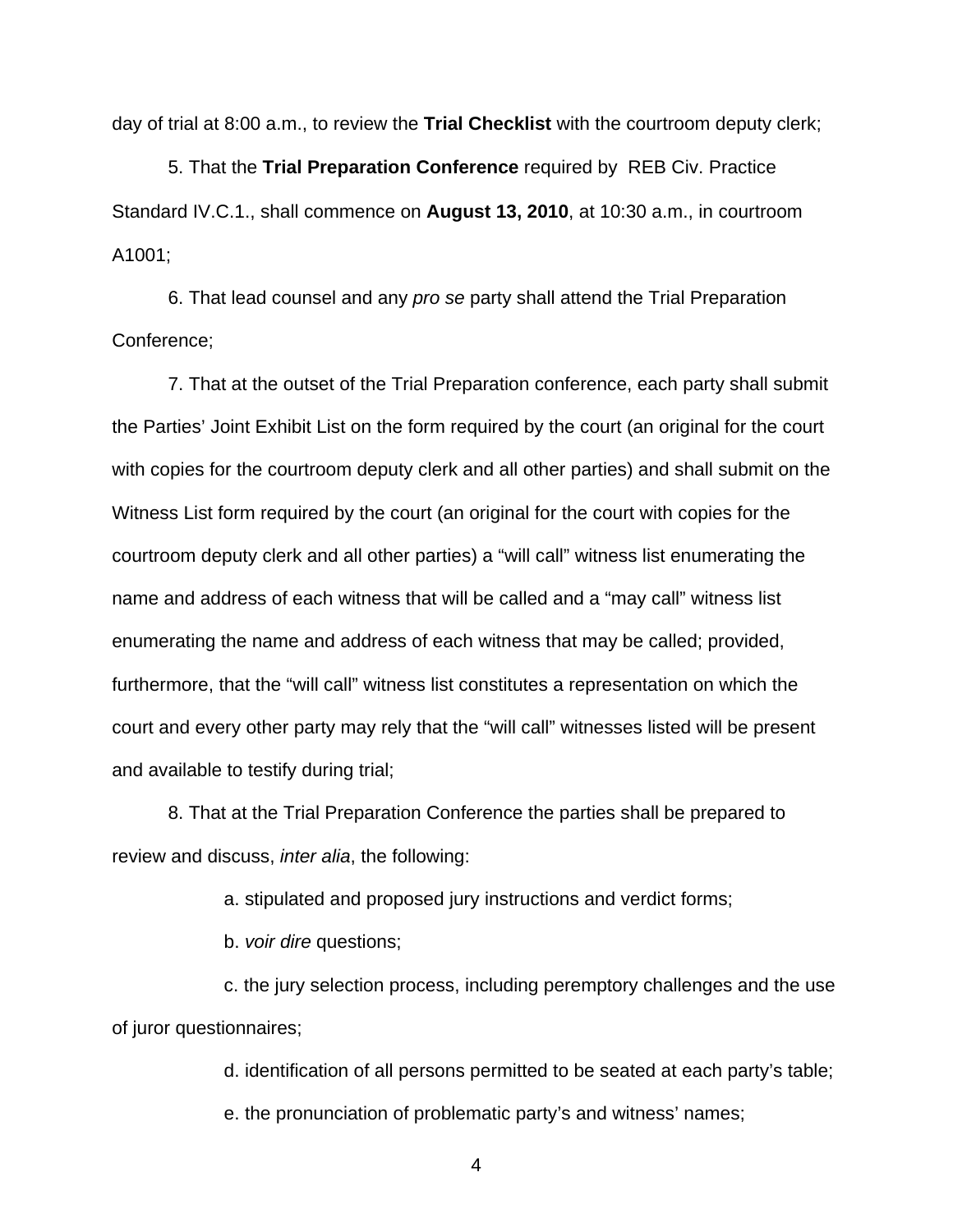f. the names or monikers that may be used when referring to a party or a

witness;

g. identification of "will call" and "may call" witnesses;

h. use of deposition testimony:

- 1. designation of specific testimony by page and line; and
- 2. identification of the person selected to read deposition answers;

i. use of video depositions:

1. resolution of objections;

2. pretrial redaction, if necessary; and

3. arrangements for necessary equipment to broadcast the

#### deposition;

j. the allocation of trial time between the parties;

k. the admission of stipulated exhibits or exhibits about which there are no

objections;

l. the use of juror trial exhibit notebooks and the timing of the distribution of such notebooks;

m. timing of publication, if any, of trial exhibits to the jury;

n. anticipated evidentiary issues;

o. the necessity for cautionary or limiting instructions;

p. requests or requirement for trial briefs; and

q. exemptions from the order of sequestration of witnesses;

9. That each side shall be permitted voir dire examination not to exceed 15 minutes following voir dire examination by the court, but shall not reiterate questions previously propounded by the court or another party;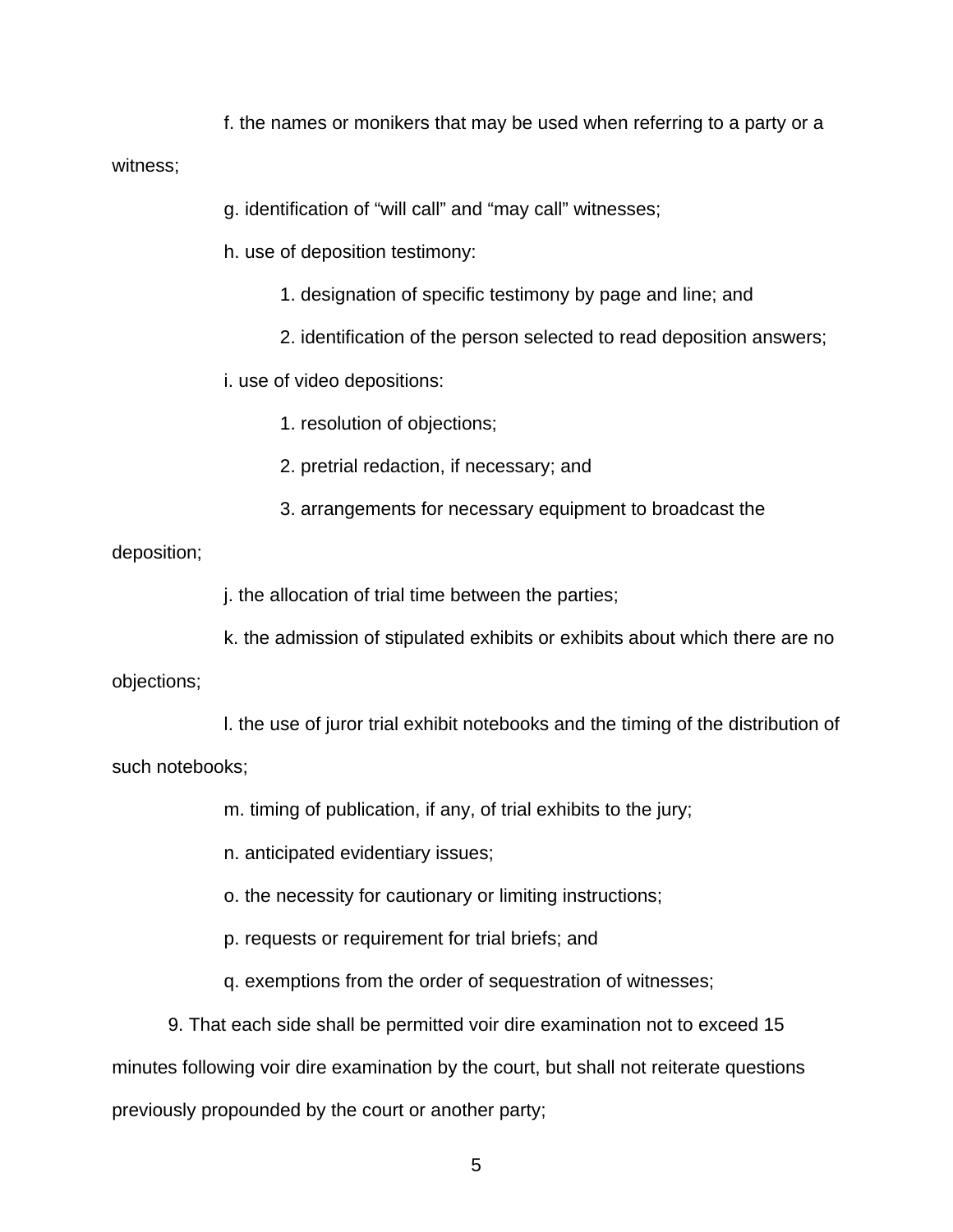10. That pending further court order, the jurors shall not be sequestered before deliberations;

11. That trial witnesses subject to sequestration under Fed.R.Evid. 615 shall be sequestered by order entered sua sponte immediately before opening statements;

12. That opening statements shall be limited to **thirty (30)** minutes per party;

13. That the court will not engage in the examination of any witness, except to eschew plain error;

14. That pursuant to REB Civ. Practice Standard III.D.4.b., each party shall have available at trial a set of exhibits for the court, the courtroom deputy clerk, opposing counsel (one set per party), and any pro se party;

15. That objections made in the presence or hearing of the jury, i.e., so-called "speaking" objections, shall be stated as succinctly as practicable and supported by recitation of apposite authority when possible; however, neither counsel nor a pro se party shall speechify an objection in the presence or hearing of the jury [Review Fed.R.Evid. 103(c)];

16. That unless interrupted by the court, in marshaling motions or objections during trial, the following sequential protocol shall be observed: objection, response, reply, ruling;

17. That to eliminate or minimize bench or sidebar conferences, each party shall be responsible to inform the courtroom deputy clerk by the conclusion of a trial day about any issue which should be considered before commencing trial on the next scheduled day of trial and at the outset of a trial day about any issue which should be considered at the conclusion of that trial day;

18. That to facilitate preparation, marshaling, and consideration of proposed jury